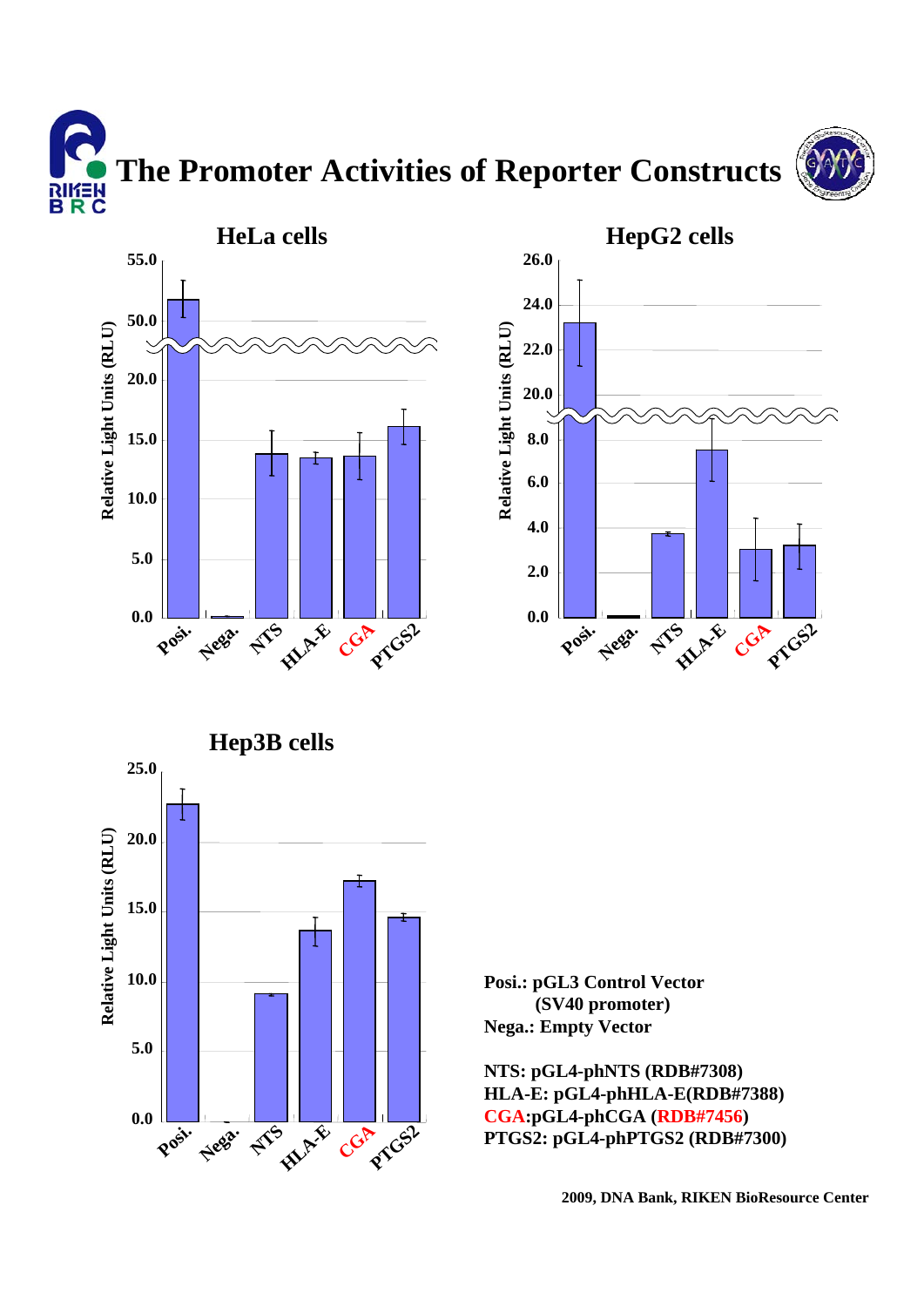

- 241' CCCCCAAAAA GGAGCATCAC TAAGAAAAGG TGANATGGTT GGGATGCATA CTGGAAGGAA 196" CCCCCAAAAA GGAGCATCAC TAAGAAAAGG TGA-ATGGTT GGGATGCATA CTGGAAGGAA
- 181' GATTGTGCCA CTGCACTCCA GCTTGGGAGA CAGAGCGAGA TTNCCGTCTC CCCCACTCGT 137" GATTGTGCCA CTGCACTCCA GCTTGGGAGA CAGAGCGAGA TT-CCGTCTC CCCCACTCGT
- 121' NCTACTCGGA GGCTGAGGCA GGAGAAGTGC TTGAACCCGG GAGGTGTAGA CNTGCAGTGA 79" -CTACTCGGA GGCTGAGGCA GGAGAAGTGC TTGAACCCGG GAGGTGTAGA C-TGCAGTGA
- 61' TGTCTCTACN CAAAAATACA AAAATTAGCC AGGCATTATG GCGCACACCT GTAGTCCCAG 20" TGTCTCTAC- CAAAAATACA AAAATTAGCC AGGCATTATG GCGCACACCT GTAGTCCCAG
- 1' GGCCTAACTG GCCGGTACCT GAGCTCGCTA GCCTCGAGGA TGCCAACATG GTGAAACTCC \*\*\*\*\*\*\*\*\* \*\*\*\*\*\*\*\*\*\*  $1''$ GCCAACATG GTGAAACTCC

 $INT/OPT$ . Score :  $\lt$  230/ 1504  $>$ 

- Unit Size to Compare  $= 1$ Pick up Location  $= 1$
- Sequence Size  $: 5539$ 2nd Nucleotide Sequence

:  $RDB7456F. prj$ 

 $: 400$ 

Date: 2009.07.09

File Name

Sequence Size

 $[98.039% / 408 b]$ 

1st Nucleotide Sequence File Name : Reference Seq.gnu

[ GENETYX : Nucleotide Sequence Homology Data ]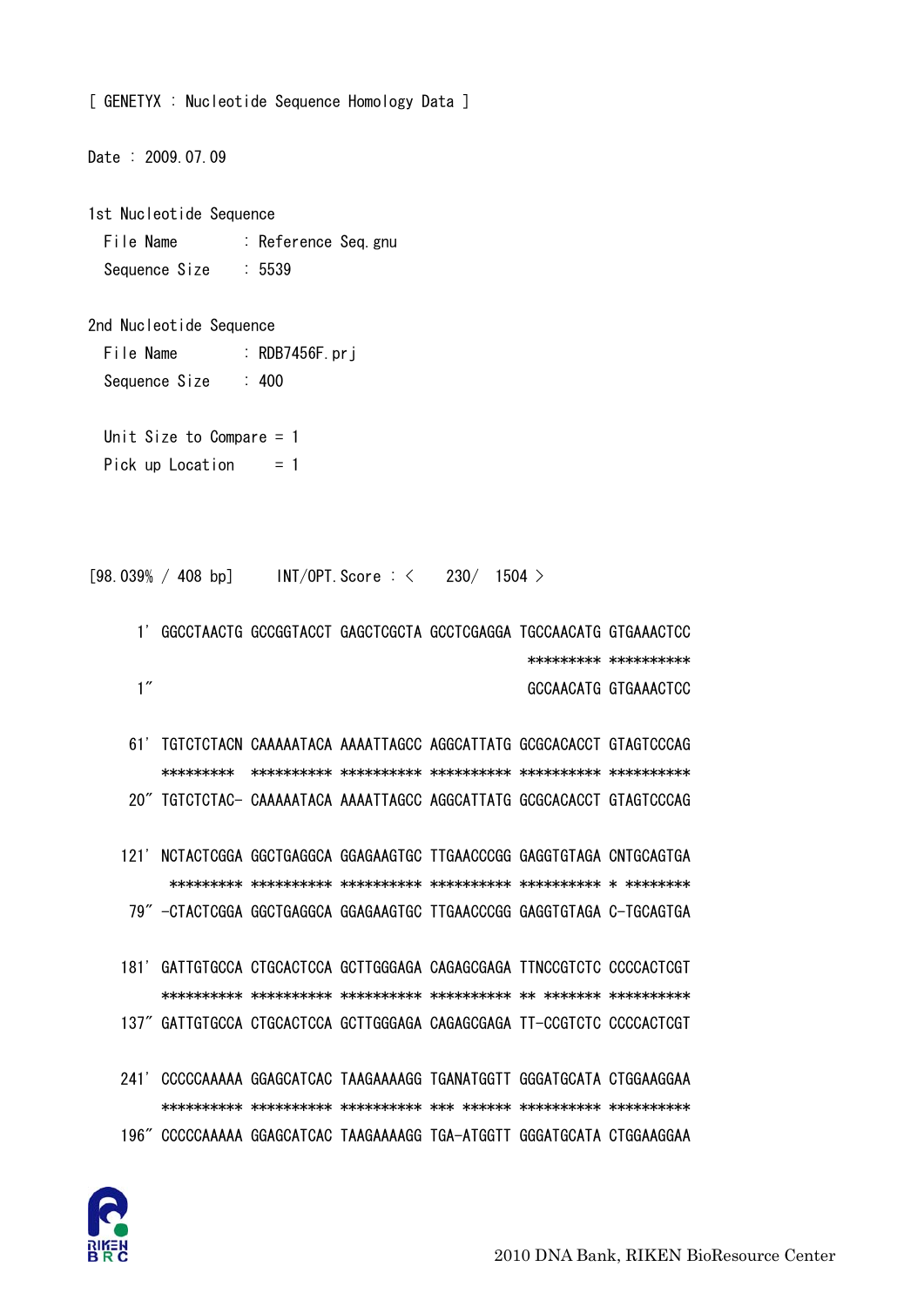301' ACAACGGAAA TCTGAAAAGG TGTANAGAAC CTAAACAAAT TTGTTTATCA CAGAAAATAA \*\*\*\*\*\*\*\*\*\* \*\*\*\*\*\*\*\*\*\* \*\*\*\* \*\*\*\*\* \*\*\*\*\*\*\*\*\*\* \*\*\*\*\*\*\*\*\*\* \*\*\*\*\*\*\*\*\*\* 255" ACAACGGAAA TCTGAAAAGG TGTA-AGAAC CTAAACAAAT TTGTTTATCA CAGAAAATAA 361' ATCACAAAAC AACTTNTGCG TTCTTTGGCA AGTTTCTTTA TGTTAAACAA GAATTGCTTT \*\*\*\*\*\*\*\*\*\* \*\*\*\*\* \*\*\*\* \*\*\*\*\*\*\*\*\*\* \*\*\*\*\*\*\*\*\*\* \*\*\*\*\*\*\*\*\*\* \*\*\*\*\*\*\*\*\*\* 314" ATCACAAAAC AACTT-TGCG TTCTTTGGCA AGTTTCTTTA TGTTAAACAA GAATTGCTTT

 421' TTGCATNCAC ATAGATCTTC TAAACTCTTT GTTGAAGAGG TCCTTGGTAG TCTGTATNCT \*\*\*\*\*\* \*\*\* \*\*\*\*\*\*\*\*\*\* \*\*\*\*\*\*\*\*\* 373" TTGCAT-CAC ATAGATCTTC TAAACTCTT

1st Nucleotide Sequence File Name : Reference Seq.gnu Sequence Size : 5539

2nd Nucleotide Sequence

File Name : RDB7456R.prj (Complementary) Sequence Size : 400

 Unit Size to Compare = 1 Pick up Location  $= 1$ 

 $[98.280\% / 407$  bp] INT/OPT. Score : < 380/ 1516 >

 901' ATGCTCTATA TCTATTTTCG GAAATCTATA GCTCTTNGTT TAGGTAAATA TCAGGTACTT \*\*\*\*\* \*\*\* \*\*\*\*\*\*\*\*\*\* \*\*\*\*\*\*\*\*\*\* 1" CTCTT-GTT TAGGTAAATA TCAGGTACTT

 961' AGCTAATTAA ATGTCTCTTG TTTATAGNGA AAGTGTCAGC TTTCAGGATG TTATGTGTAT \*\*\*\*\*\*\*\*\*\* \*\*\*\*\*\*\*\*\*\* \*\*\*\*\*\*\* \*\* \*\*\*\*\*\*\*\*\*\* \*\*\*\*\*\*\*\*\*\* \*\*\*\*\*\*\*\*\*\* 29" AGCTAATTAA ATGTCTCTTG TTTATAG-GA AAGTGTCAGC TTTCAGGATG TTATGTGTAT